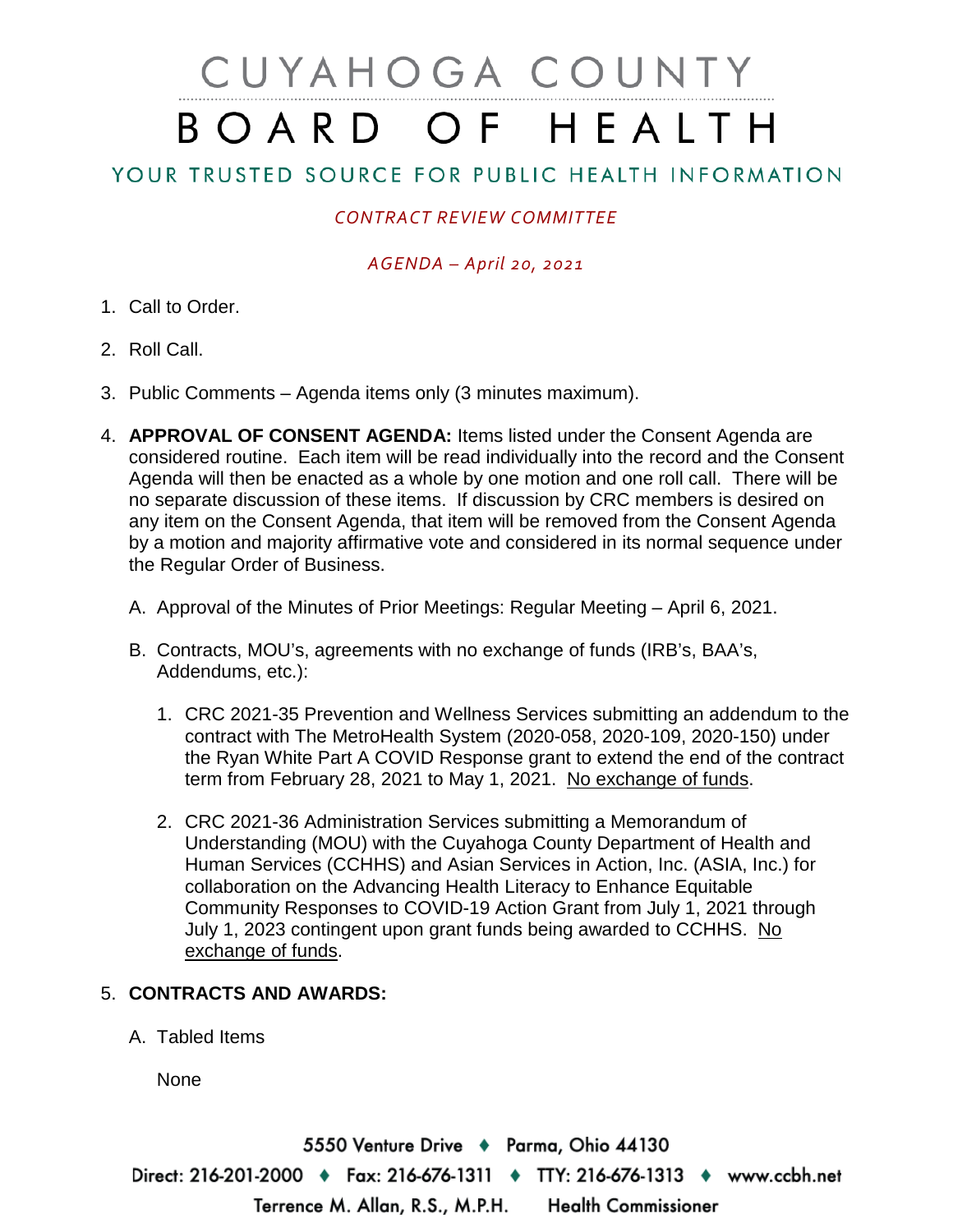Amount to be paid to

- B. New Items For Review
	- 1. Bid/Quote Openings ≥ \$25,000.00

**None** 

2. Bid/Quote Openings < \$25,000.00

None

- 3. Expenditures: Contracts < \$25,000.00
	- a. CRC 2021-37 Prevention and Wellness Services submitting contracts with the following agencies under the 2021 Creating Healthy Communities (CHC) grant from January 1, 2021 through December 31, 2021:

|                                         | Amount to be paid to |
|-----------------------------------------|----------------------|
| Agency                                  | not to exceed:       |
| Northeast Ohio Alliance for Hope (NOAH) | \$20,000.00          |
| <b>RID-ALL Foundation</b>               | \$20,000.00          |

Purpose: To coordinate supermarket access work, support planning and build resident leadership.

Funding Source: 100% reimbursable through FY2021 CHC grant.

b. CRC 2021-38 Administration Services submitting an agreement with iVideo Technologies for equipment purchase and installation. The amount to be paid to iVideo Technologies is not to exceed \$4,821.00.

Purpose: For the purchase and installation of cameras in the TEH Conference Room to support video conferencing capabilities.

Funding Source: 100% funded through CCBH General Revenue.

4. Revenue Generating Agreements < \$25,000.00

None

5. Contract Rescissions

None

6. Other Business.

5550 Venture Drive ♦ Parma, Ohio 44130 Direct: 216-201-2000 ♦ Fax: 216-676-1311 ♦ TTY: 216-676-1313 ♦ www.ccbh.net Terrence M. Allan, R.S., M.P.H. **Health Commissioner**